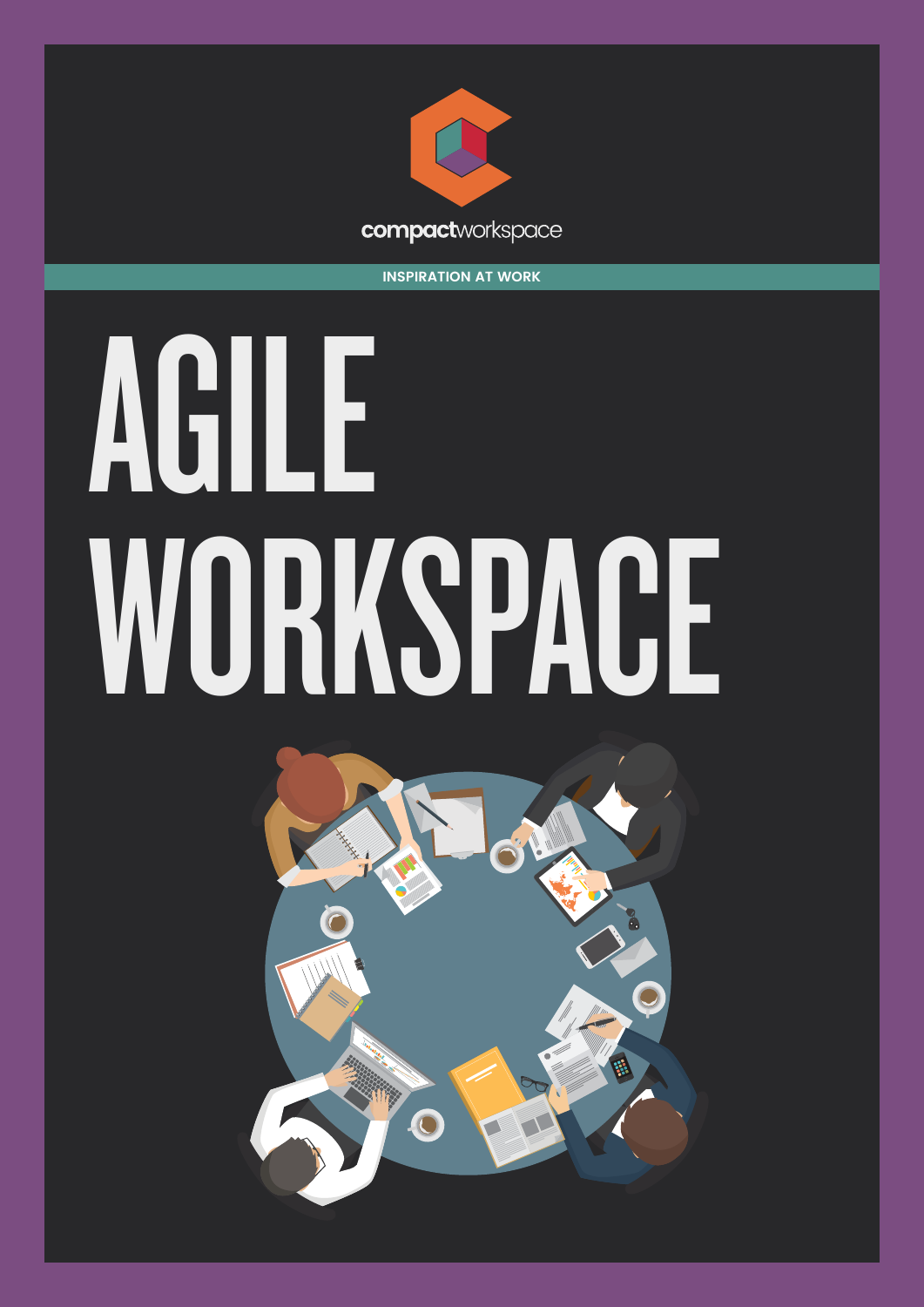

### DID YOU KNOW THAT



## 70% of Businesses Move due to lack of space

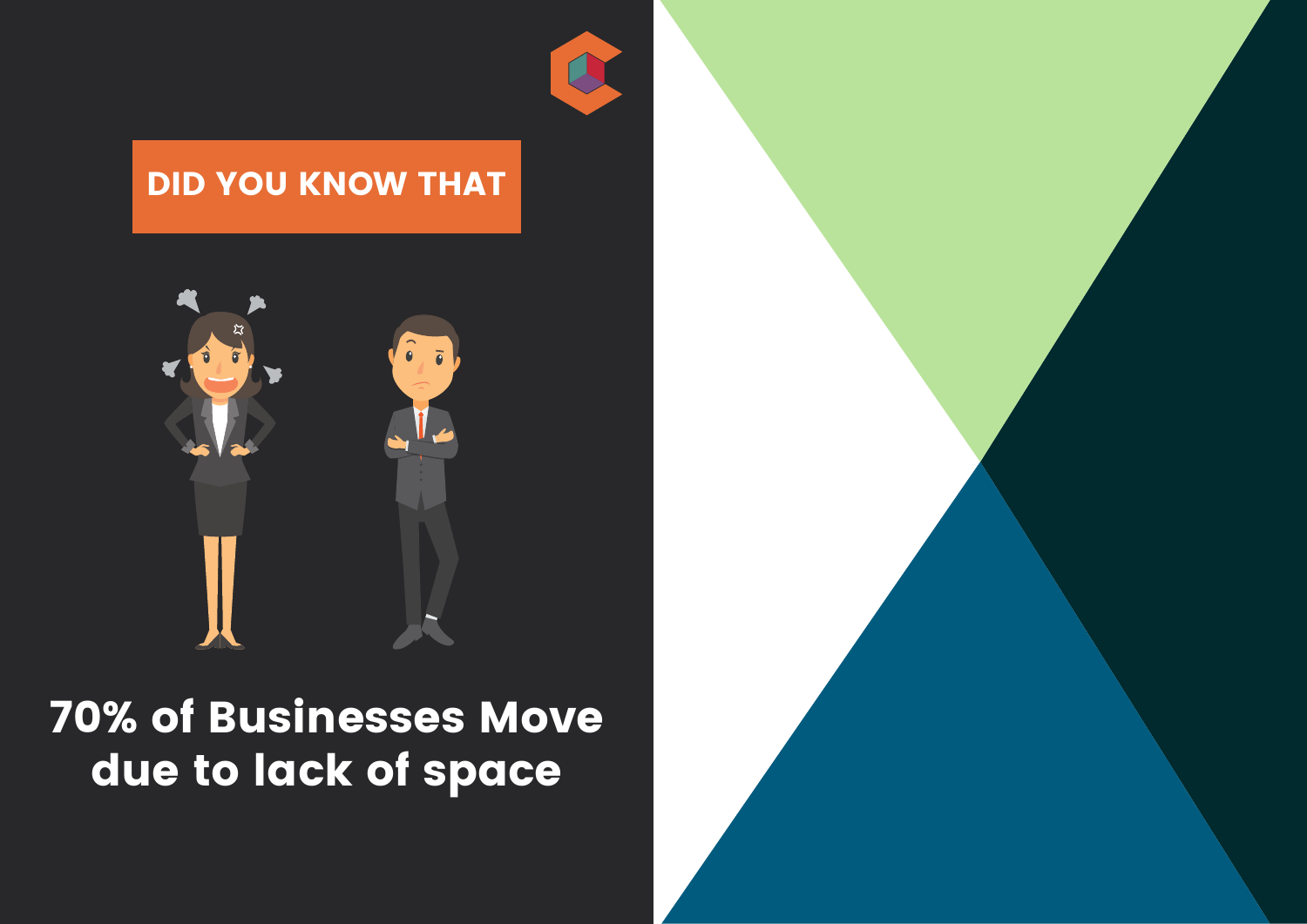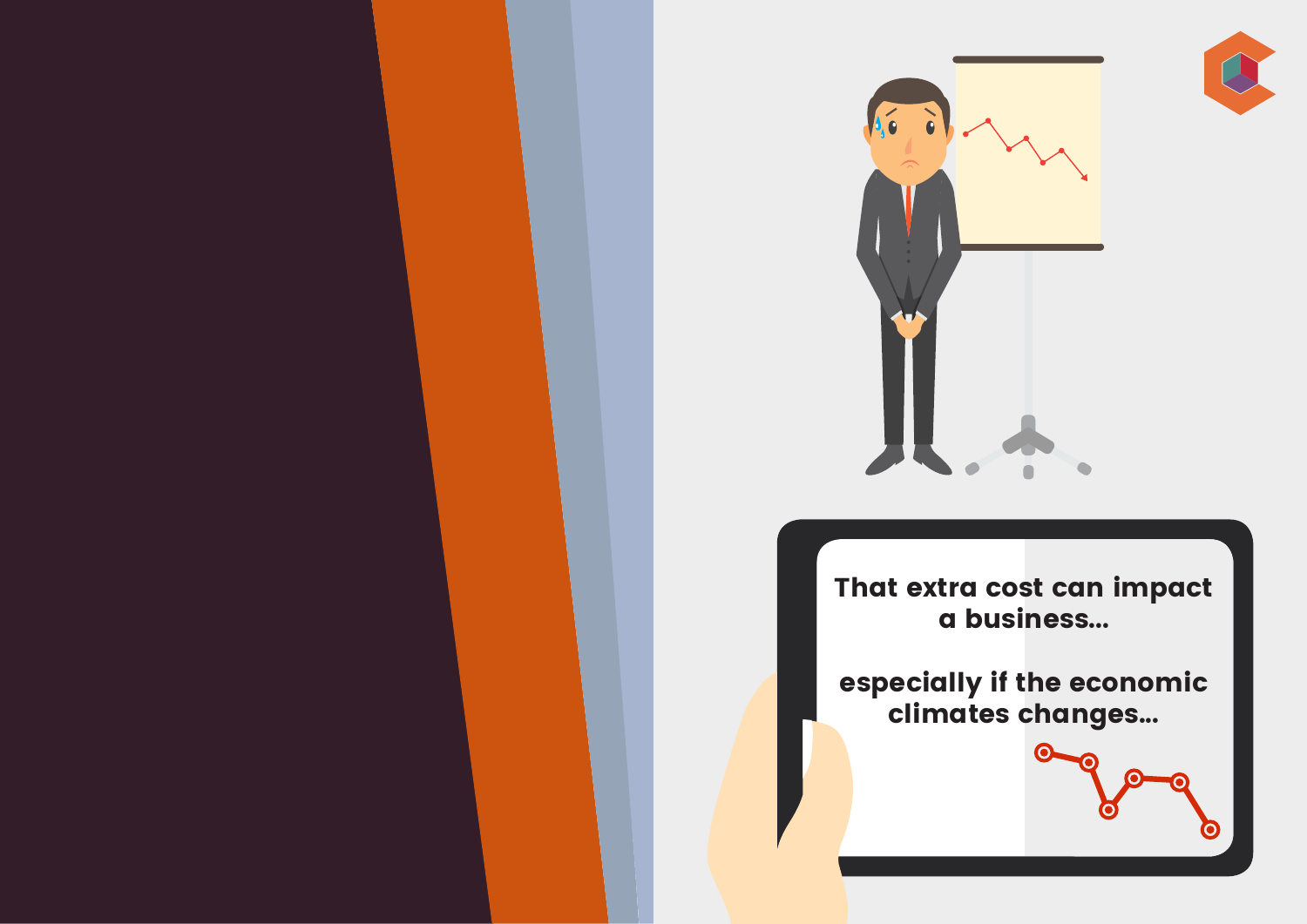But what if there was a different way to make more space and stay<br>where you are?

 $\overline{\circ}$ 

THE

 $\bullet$   $\bullet$ 

 $\overline{\bullet\bullet}$ 

**Ever thought about turning your space into a smart office workspace?**

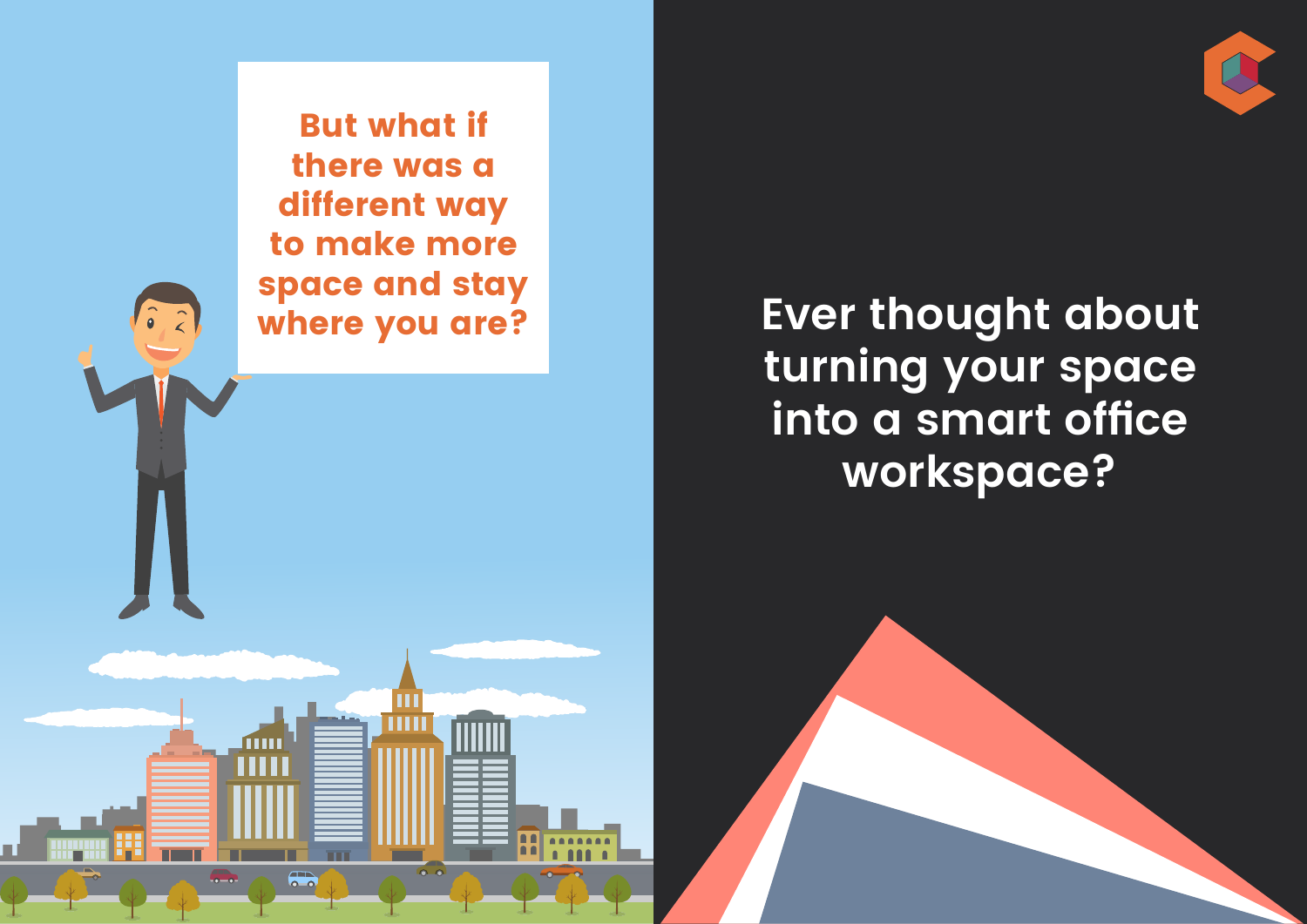

Businesses that have moved to a smart office solution have seen space saving of over...

33%

## **That's like gaining an extra floor!**



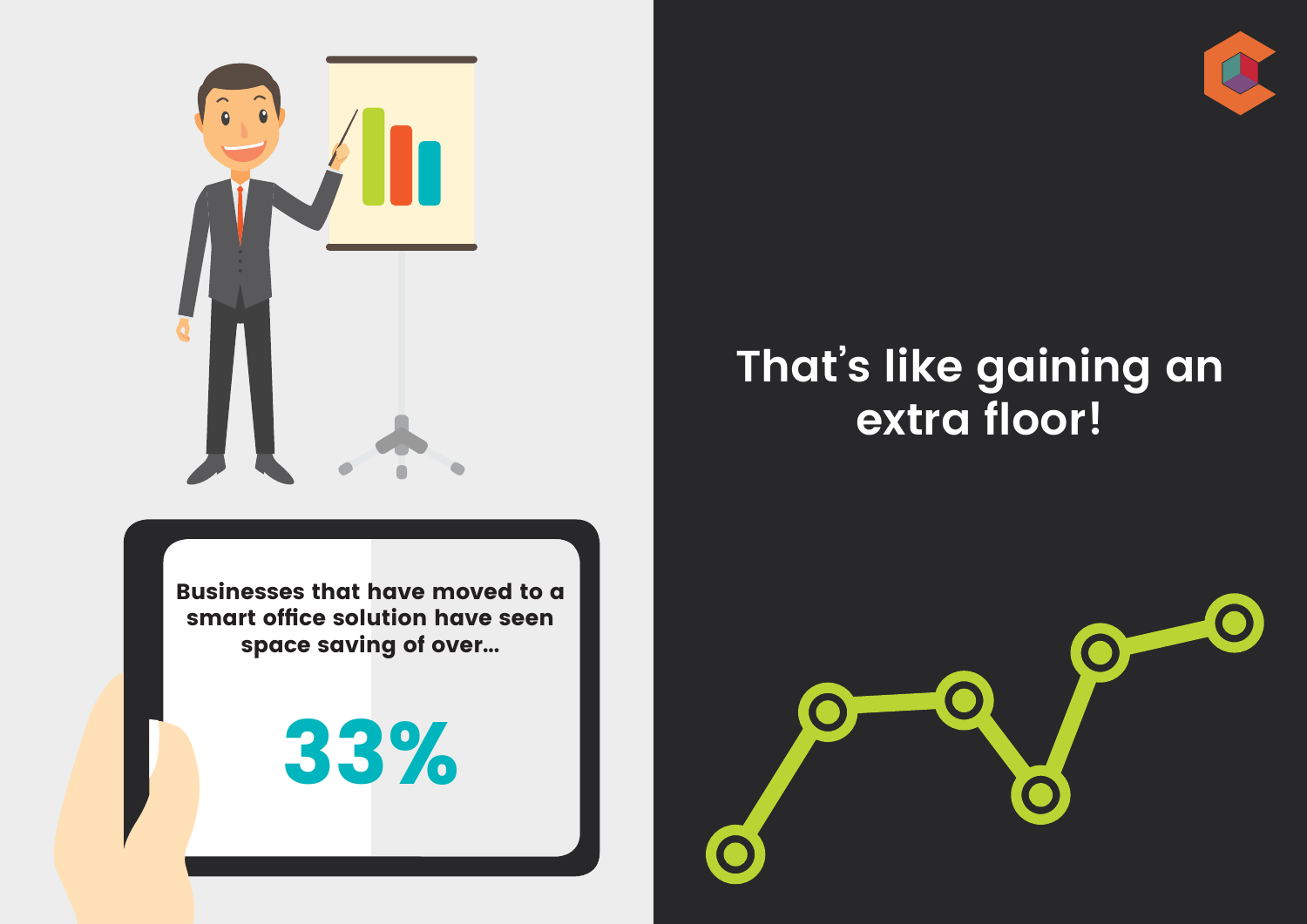**Smart storage systems dynamically provide storage to staff when they need it!**







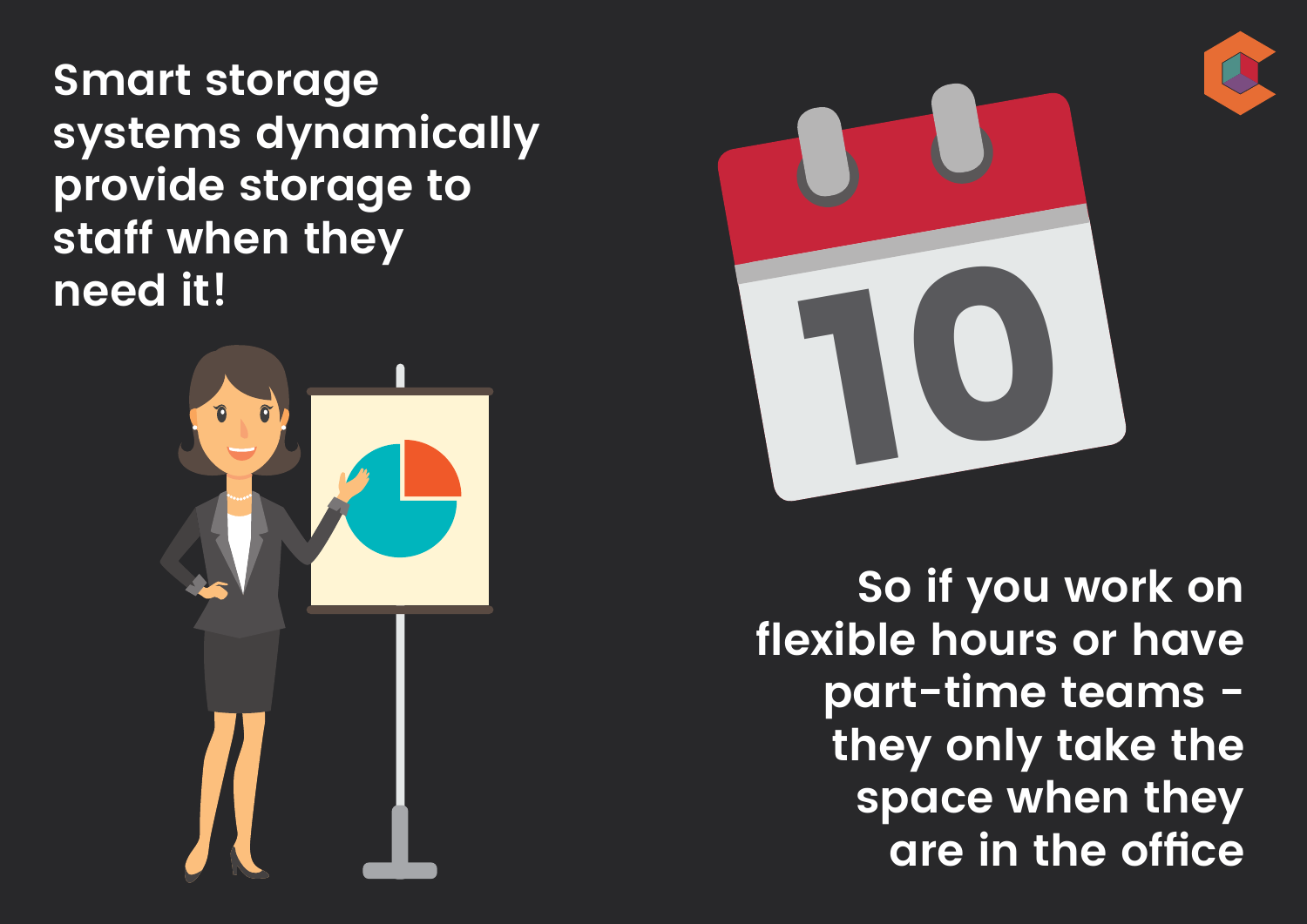**Smart Desks can be booked in when needed by a member of staff and when they are not in use, they become avilable for others.**

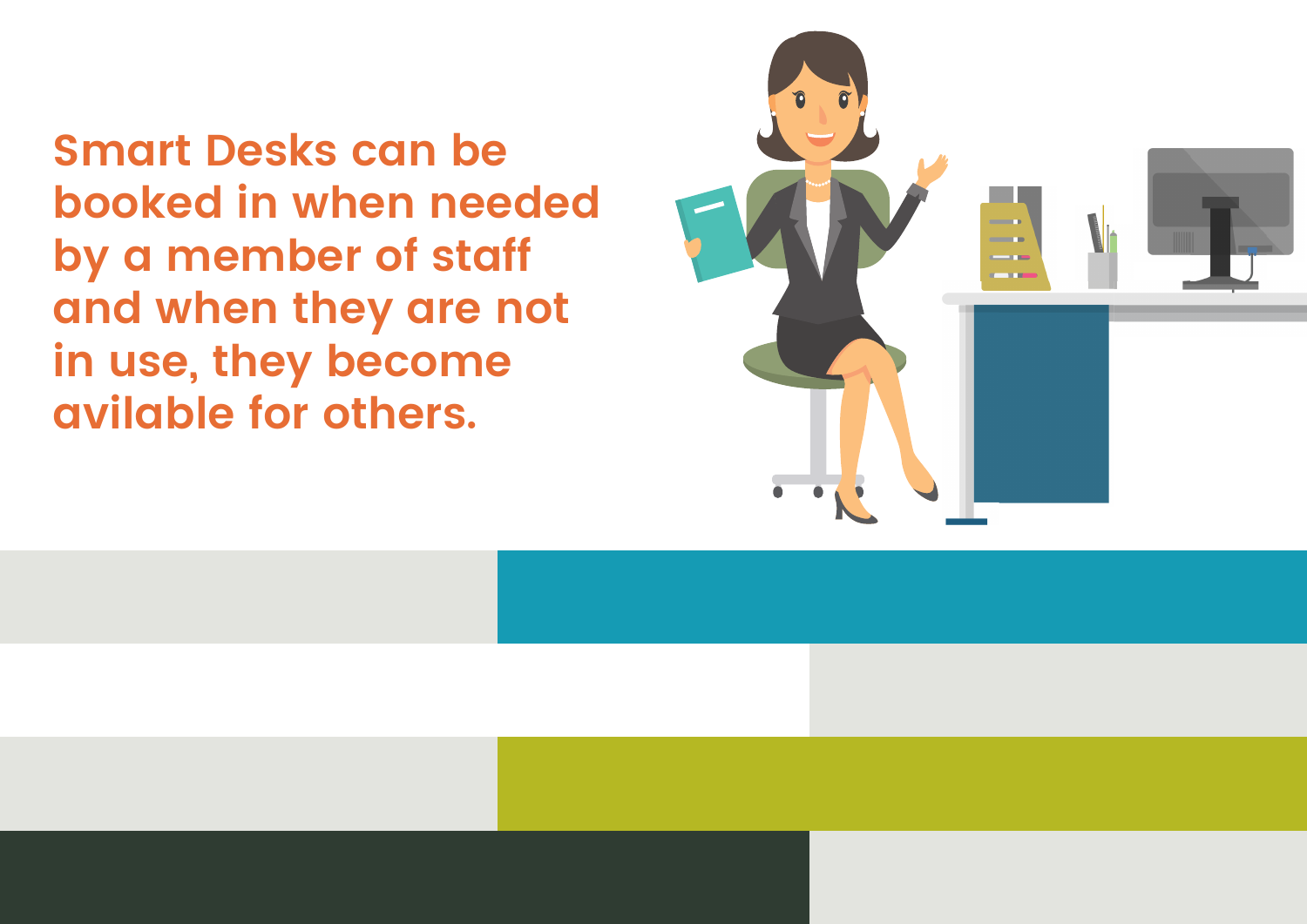

**So if your sales team are on the road - their desks are available for other members of the team** 

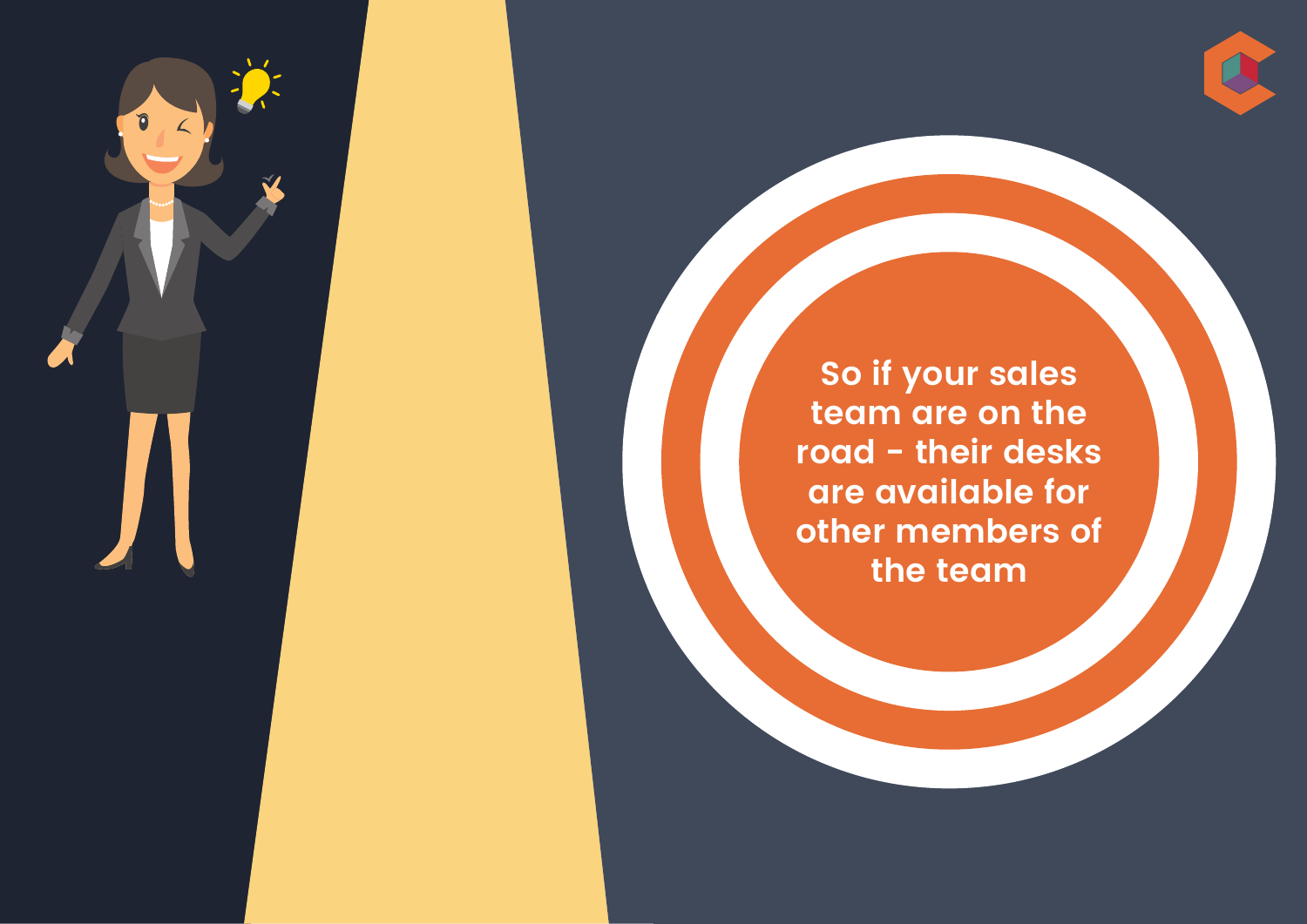**There are so many different ways smart offices can help a business stay ahead of the space game**



**To take the first steps towards an agile workspace simply...**

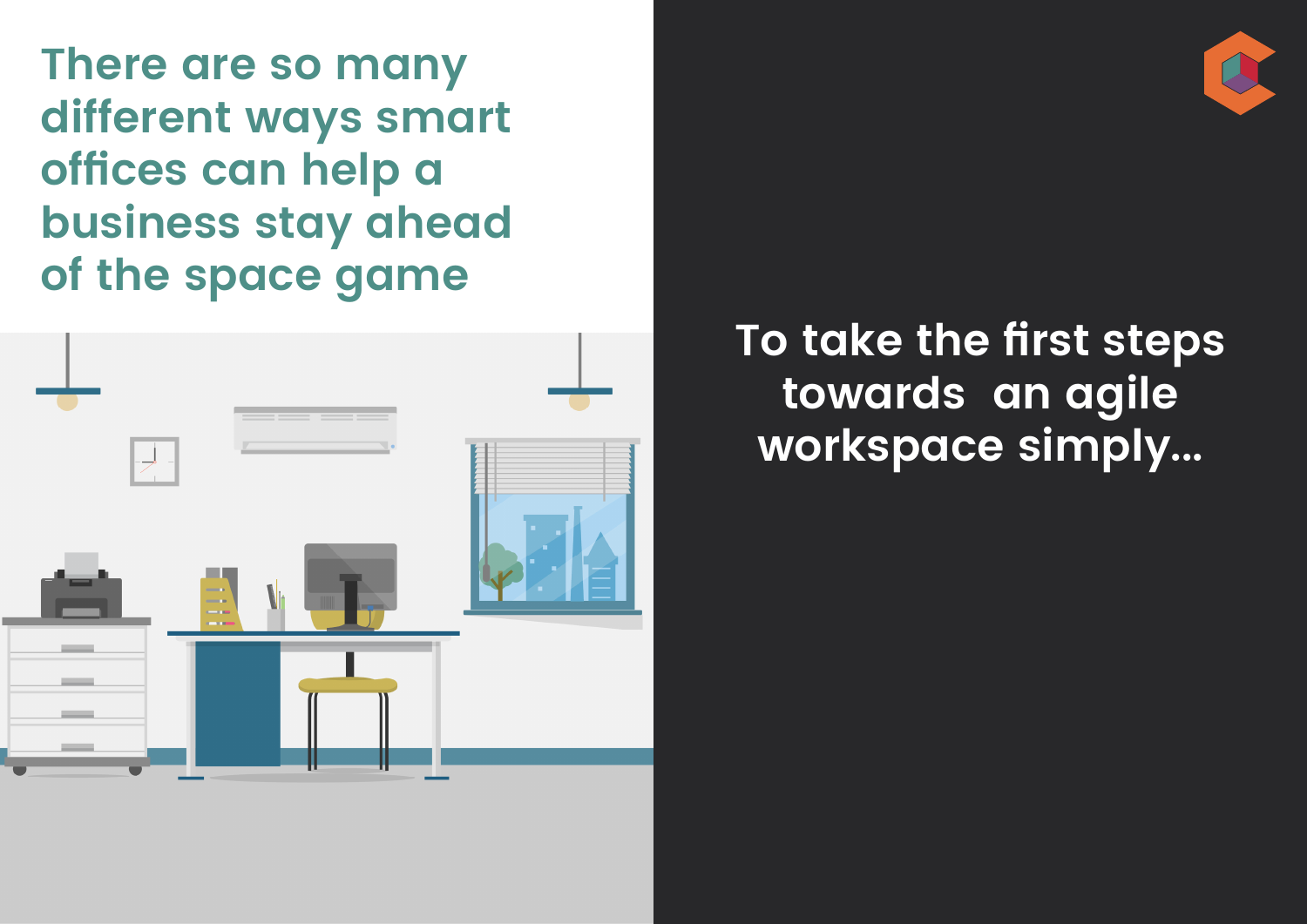# CONTACT US TODAY





compactworkspace.co.uk



01621 841840



enquiries@compactworkspace.co.uk